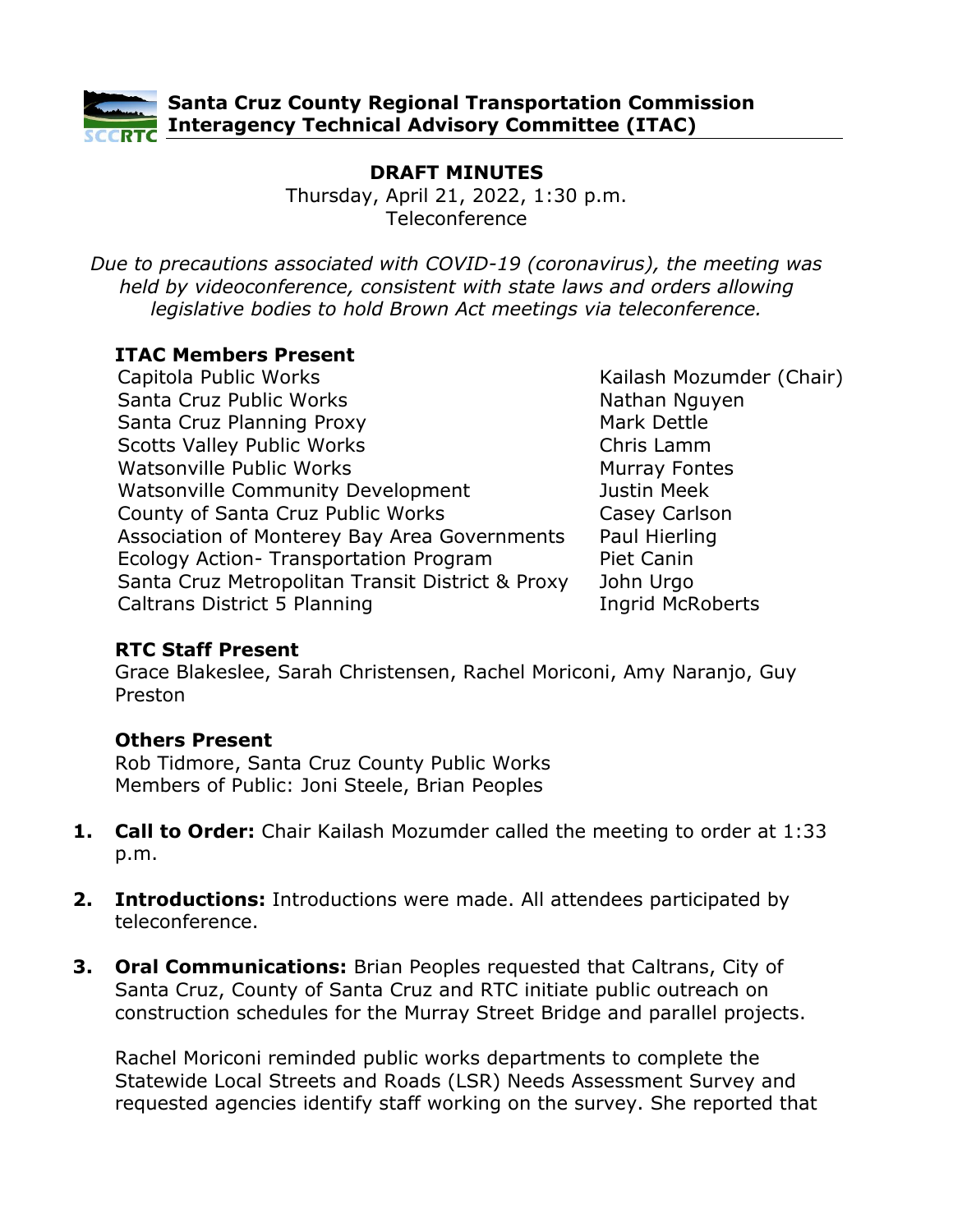Caltrans plans to issue the call for projects for the Highway Safety Improvement Program (HSIP) on May 9, with a focus on vulnerable users. She also reported on state meetings regarding Infrastructure Investment and Jobs Act (IIJA) implementation and shared webinar information for the New USDOT Safe Streets for All program: <https://www.transportation.gov/grants/SS4A/webinars>

**4. Additions, deletions, or changes to consent and regular agendas:** Item 6 was moved to the end of the agenda.

### **CONSENT AGENDA**

### **5. Approved Minutes of the March 17, 2022, ITAC meeting**

*Committee members present unanimously approved a motion (Lamm/Fontes) approving the consent agenda, with Urgo, Mozumder, Nguyen, Dettle, Lamm, Fontes, Carlson, Hierling, Canin, and McRoberts voting "yes" by roll call vote. Member Meek was not present at time of vote.*

#### **REGULAR AGENDA**

### **7. Caltrans District 5 Active Transportation Plan (CAT Plan)**

Ingrid McRoberts, Caltrans District 5 Planning presented the District 5 Active Transportation Plan (CAT Plan), which was completed earlier this year. District 5 was the first district in the state to develop this Plan and there are currently efforts underway to incorporate new data, methodology, and youth-based outreach activities into subsequent Plans. Going forward it will be important to be able to site the inclusion of a need in the Plan on grant applications.

#### **8. Draft Active Transportation- Monterey Bay Sanctuary Scenic Trail Network (MBSST)/Coastal Rail Trail Five-Year Program of Projects for Measure Revenues (MBSST 5-Year Plan)**

Rachel Moriconi presented options for programming Measure D-Active Transportation category funds, including possibly programming additional funding for Segments 8-11, funding for Segment 12, and maintenance and oversight of the Coastal Rail Trail. Any commitments by the RTC would be reflected in grant applications being submitted later this year. She noted that financing may be needed based on current schedules if the RTC approves funding amounts for Segments 10 & 11 and Segment 12 trail alignments next to the railroad tracks as described in the staff report.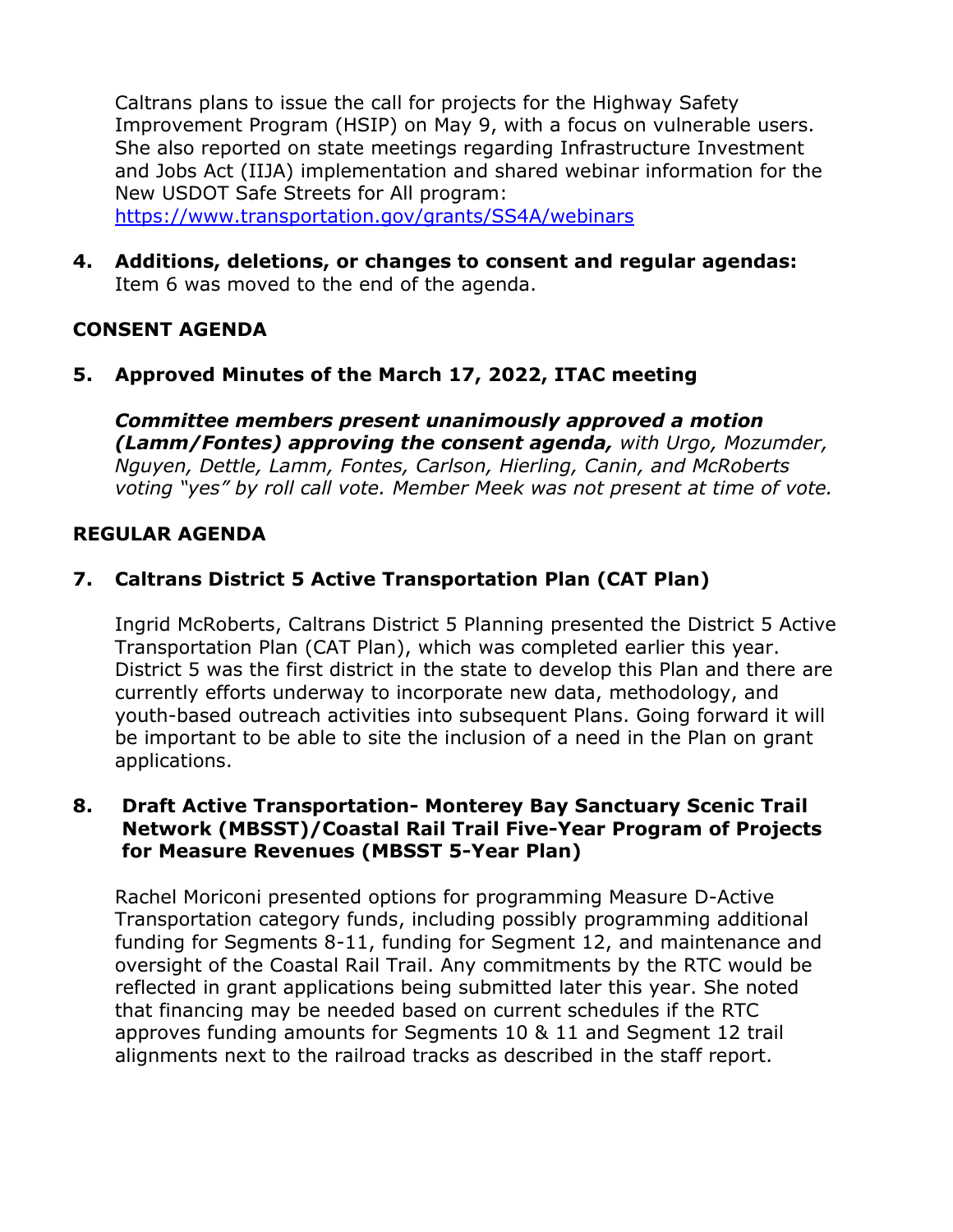In response to questions from committee members, Rob Tidmore and Nathan Nguyen clarified that they plan to submit ATP applications for the trail alignment next to railroad tracks. Sarah Christensen provided additional information on the joint Segment 12 and Highway 1 project. *The committee unanimously approved a motion (Fontes/Nguyen) recommending that the RTC approve funding for Segments 8–12 and ongoing maintenance and corridor maintenance as shown in Attachment 1: 5 Year Project List – Proposed, and issue bonds if needed to meet those funding commitments, with members Urgo, Mozumder, Nguyen, Dettle, Lamm, Meek, Fontes, Carlson, Hierling, Canin, and McRoberts voting "yes".*

*Guy Preston & Grace Blakeslee left the meeting at approximately 2:45pm.*

## **9. Go Santa Cruz County Program Update**

Amy Naranjo, RTC Transportation Planner, provided an update to the Go Santa Cruz County program. She highlighted elements of the program, including services for employers such as system impact and heat map reports, and incentives and rewards for participants. She encouraged members to try out the program, commit to and track smart commutes, and invite them to provide feedback and use data collected.

*Nathan Nguyen, Mark Dettle, Justin Meek, and John Urgo left the meeting at about 2:55pm.*

**6. Status of transportation projects, programs, studies, and planning documents** *(Item was discussed after Item 9)*

ITAC members provided updates on projects, programs, studies and planning efforts.

County of Santa Cruz – Casey Carlson reported that the County is still working on 2017 storm damage sites, with two recently awarded projects and 35 locations going before the board for approval over next two months. The Soquel Multimodal Project is at 100% design. The Holohan/152 intersection project is projected to start construction this summer. The final draft of the County's Active Transportation Plan is out for review. For the Soquel area adaptive signal project, intersections currently in adaptive mode include: 41st Ave/Soquel Drive, 41st Ave/Redwood Shopping Center, Soquel/Daubenbliss, Soquel/Porter-Main, and Soquel-San Jose/O'Neill Lane. Rectangular Rapid Flashing Beacons have been installed at another 12 locations. The 2022 Measure D repaving project in partnership with Capitola is moving forward. County sanitation division is also working on projects and plan to add green lanes on Portola Drive. Environmental review of the Buena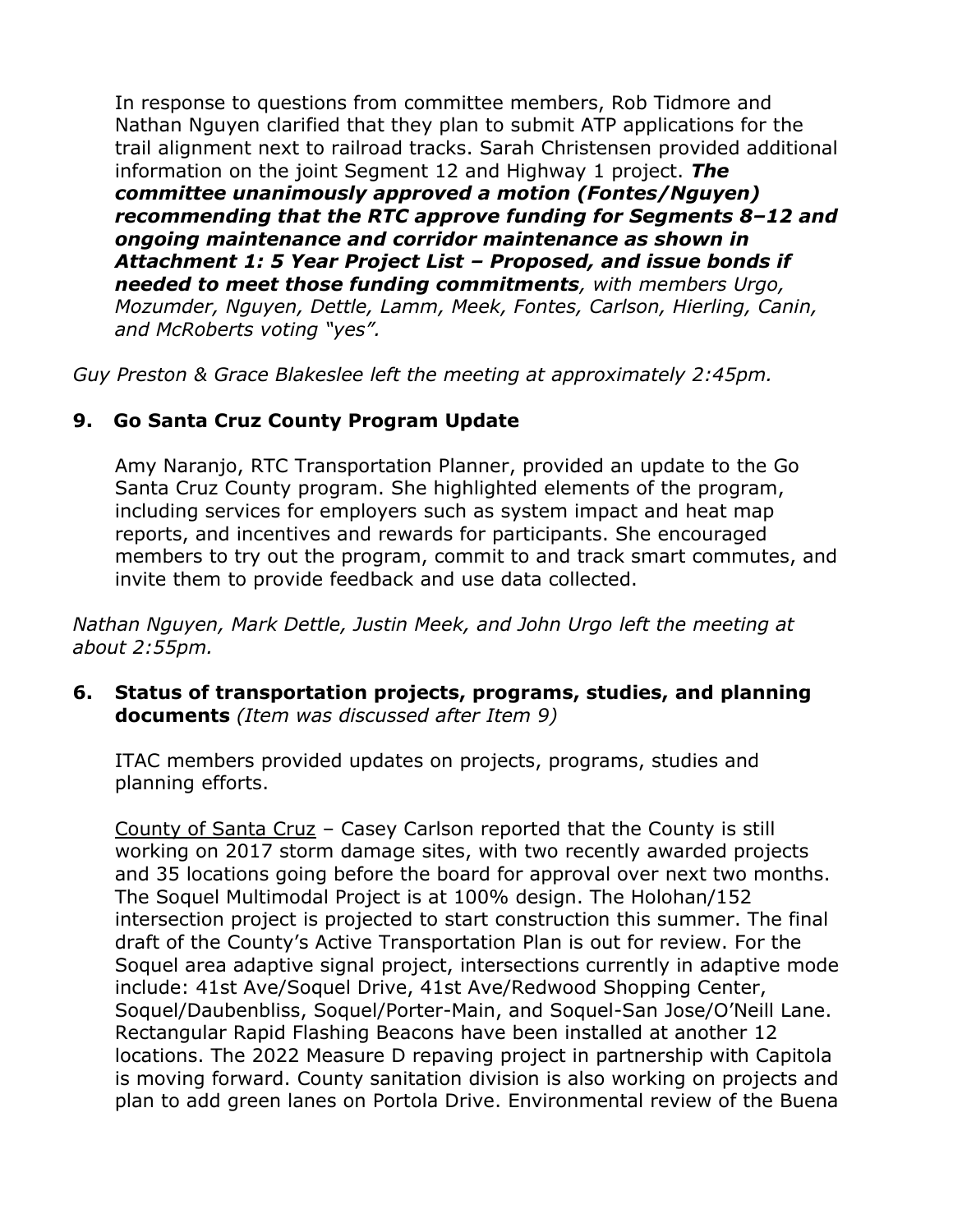Vista Dr. project is delayed, moving construction to summer 2023. The County is working to get its emergency routes project [Alba and Jamison Creek Roads] out to bid this summer. The San Andreas Road rehab STIP project is also scheduled for construction for summer 2023. The County also won a \$5 million Clean California grant for its Green Valley path and will be getting consultants to help with design.

Watsonville Public Works - Murray Fontes reported that while Watsonville is still waiting for delivery of lighting components for the Lincoln Street pedestrian safety project, utility work is underway that will be needed for several other planned projects. He reported that Caltrans incorporated many of Watsonville's complete streets plans into its Highway 129 and Highway 152 projects. Patrice Theriot is preparing information for the statewide local roads needs assessment. He noted that Watsonville has no bridge projects planned. The city is working on an ATP application for various bike and pedestrian projects near schools identified in complete streets and downtown plans.

Scotts Valley – Chris Lamm reported that the city's Measure D 5-year plan and SB1 project list is going before the City Council on May 4. Chris will be the contact for the statewide local roads needs assessment report. They are recruiting a new senior civil engineer and Council awarded about 20 on-call professional services contracts, including civil engineering, project management, grant support, and construction support services to help address some of the backlog of projects. He reported that candidates for ATP or HSIP have not been identified yet.

City of Capitola – Kailash Mozumder reported 2022 road resurfacing work is going to be done in coordination with the County in June. The city is advertising for construction bids for the Clares Street project. They are still a few months out from bringing an updated Measure D 5-year plan to council. The city's adaptive signals on 41<sup>st</sup> Ave. from Jade St. to Clares St. are expected to go into detection mode before the end of the month, with adaptive signals at Caltrans intersections expected in next few months. He also reported that the regional bike share program agreement with a contractor is being finalized and expressed interested in trip information from Go Santa Cruz County to identify station locations. He noted that the City has not identified projects for ATP or HSIP applications.

AMBAG - Paul Hierling reported that AMBAG received a Caltrans Partnership Planning grant to develop an updated Central Coast Sustainable Freight Study, which will integrate California Transportation Plan 2050 (CTP), the State Freight Mobility Plan 2020, Climate Action Plan for Transportation Infrastructure (CAPTI), and sustainability and equity.